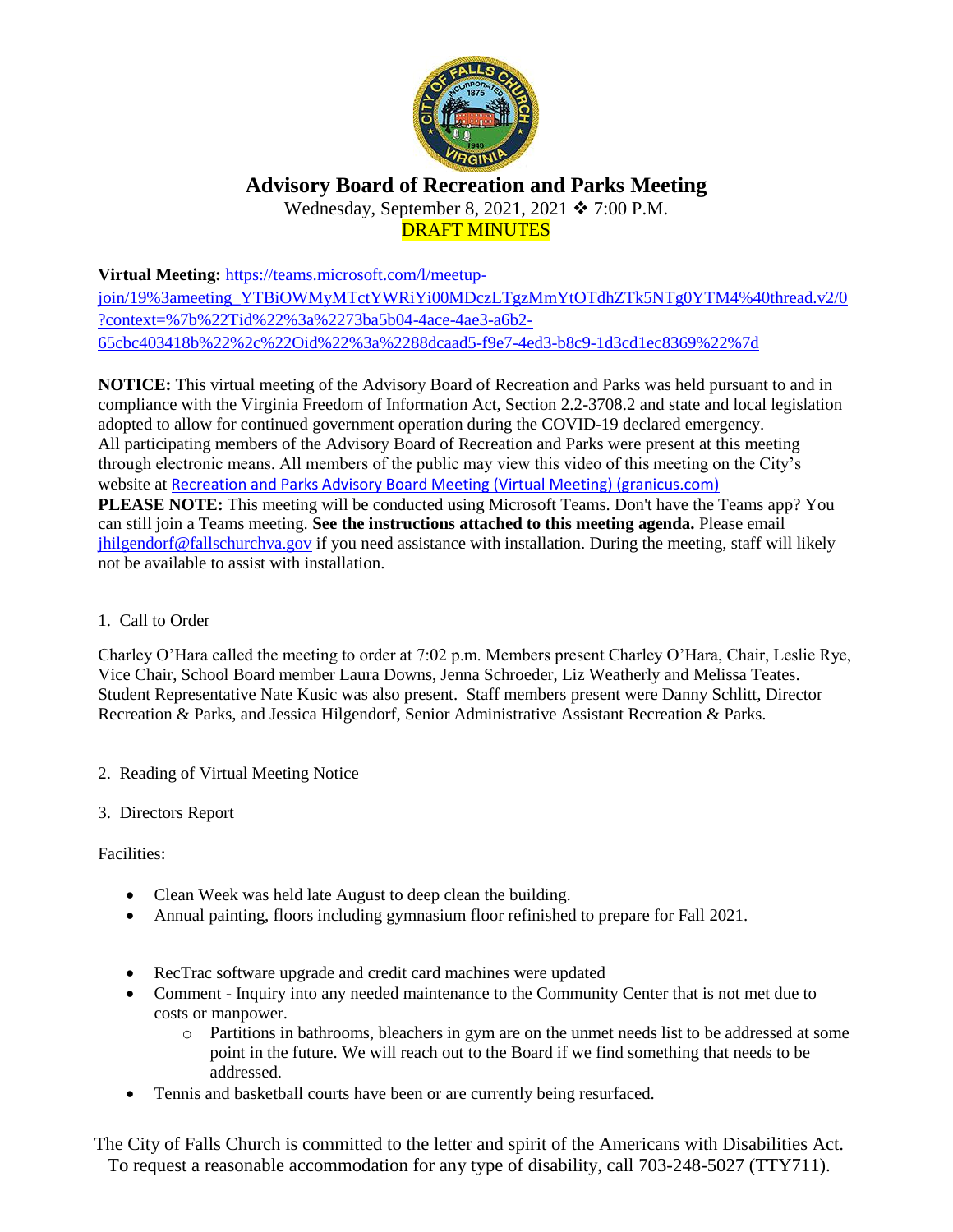- Cavalier Trail tennis and basketball courts, Madison Park basketball court and Lincoln Park basketball are completed.
- Cherry Street and Community Center were delayed and should be started by the week of 9/13.
- Tennis courts have been relined to include Pickleball courts. Community Center will have one pickleball court, Cavalier Trail and Cherry Street will have 4 pickleball courts.
	- o Comment Backboard at Cavalier Trail is a nice addition for those who want to play by themselves.
	- o Comment suggests the recommendation for CIP funds to be used to purchase a shade to cover a portion court.

### Summer Programs and Camps:

- Summer Camps were very successful.
- 180 different camp offerings with 2482 registrations; below past enrollment rates but camps were very well received.
- 80,000 total participation hours.
- Ryan Amato, Taylor Ford and Corey Jannicelli were very involved in Camp programing
- Schools were very accommodating to programs held on their premises.
- Contract work will begin to get ready for Summer 2022 with a schedule to be drafted by November 2021 for approval by schools.
- Temporary MOU with local schools are moving toward finalization.
- Early Release Wednesday program, which has been requested by schools, is running this fall. This fills a programing gap as schools are unable to run certain programs due to COVID-19.
	- o Overall hiring part time, hourly staff is difficult which resulted in a limited capacity for certain programs.

# Cherry Hill Farmhouse:

- Reopened for Saturday morning tours at the end of June 2021 with weekend tours throughout the summer.
- Hosted 4 weeks of Blast into the Past program over the summer.
- Hosted 3 weddings throughout the summer as well as Northern Virginia Regional Council activity.

#### Fall Classes:

- Fall 2021 Hobby Classes have enrolled 975 participants which is about 300 less than 2 years ago but a bit more than 4 years ago.
- Outdoor classes currently have stronger enrollment. Any classes that can be moved outdoors have been and will remain outside until the weather is inhospitable.
- Adult fitness classes have been the slowest to come back despite virtual offerings.
- After-School ARC Program:
	- o Slow enrollment but hope to see increased participation.
	- o Open Gym access exclusively for high school students during ARC programing.
	- o Midnight Madness returns on Friday, September 10, 2021.

#### Youth & Adult Sports: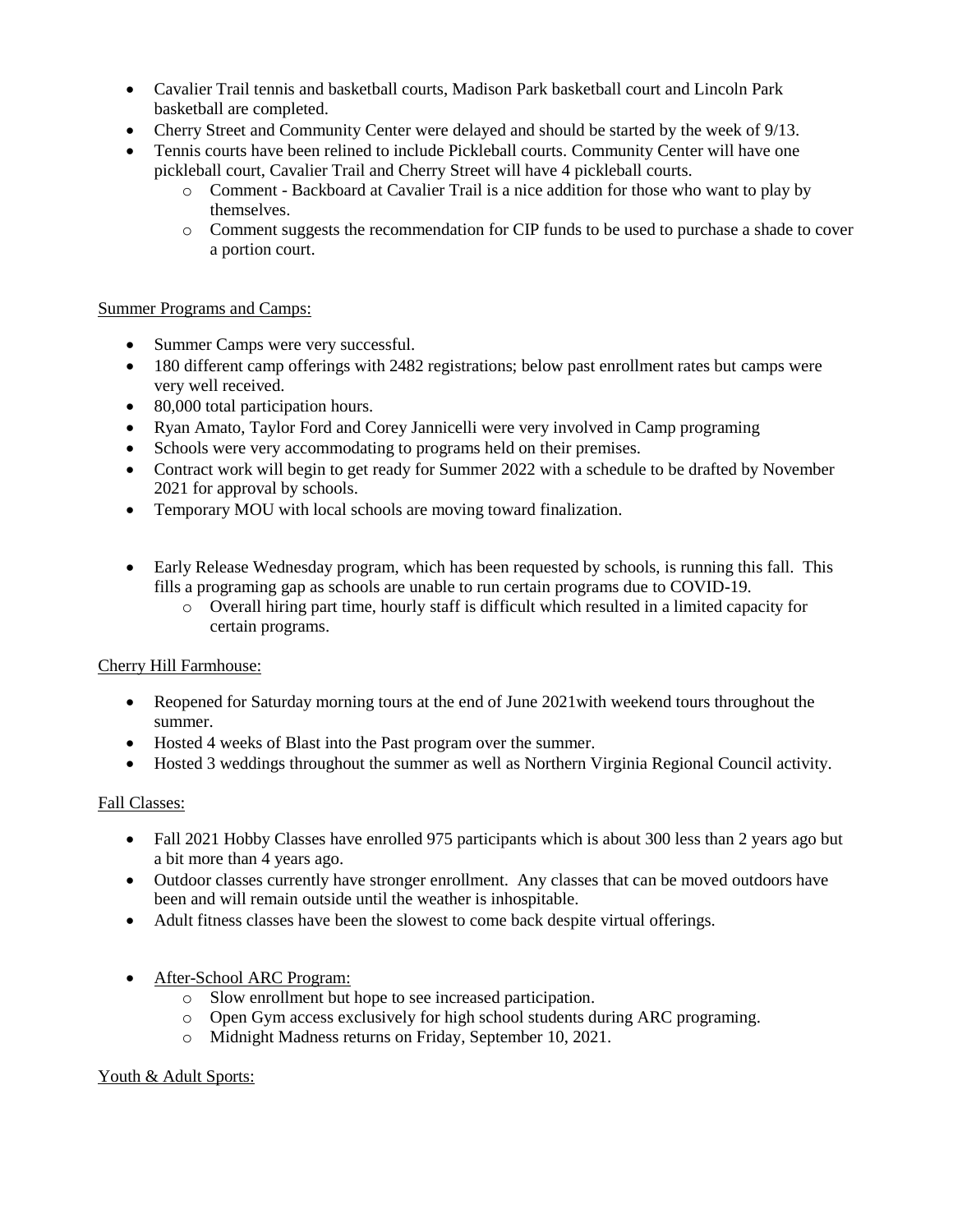- Fall Youth Soccer has 743 enrollments; Soccer clinics have 242 enrolled.
- Fall Flag Football saw a drop in enrollment with only 170 registrants.
- House League Basketball registration opens on September 27.
- Men's Basketball League and Fall Volleyball will run.

### Senior Center:

- Programs are being offered in person and virtually.
- Offerings include: indoor and outdoor Pickleball, Armchair Fitness, Armchair Travel, Golden Age Bingo, Military History, Wednesday Bingo, Kitting and Crochet, Watercolor and Oil and Acrylic Art Classes, Lunch Bunch Club, Walking Club, Armchair Travel, Guest Speaker – Fall Prevention Program, Virtual Language Conversation Groups, Modified Yoga and Marymount Programs will begin in October.
- Senior Olympics to be held Saturday, September 18 September 30.

# Arts and Humanities:

- Creative Cauldron used the open space near the tennis courts throughout the summer to run programing that they were unable to run in their facility.
	- o Comment recommends finding a way to expand the program or offer other arts groups to participate.

### Special Events:

- Independence Day Celebration was smaller this year. The event featured a band in the park as well as the Declaration Celebration Scavenger Hunt which had 364.
- Tinner Hill Music Festival was held in late August
- 45<sup>th</sup> Annual Falls Church Festival will be held on September 11, 2021
	- $\circ$  Stephen Holl, first responder at the Pentagon on 9/11/01, will speak regarding his experience.
	- o Remembrance Wall will encourage patrons to leave notes regarding their experience, whereabouts or to reflect on the events of 9/11/01.
	- o The Festival will feature food vendors, civic merchants, sponsors, crafters, restaurants and breweries. There are 9 sponsors, 42 civic, merchant, artist/crafter vendors, 9 restaurants and 3 breweries.
	- o Restaurant participation is down from prior years and we are told it is largely due to a staffing shortage.
	- o Discussions are being had to potentially move the event to a Sunday next year. This may alleviate the strain placed on restaurants as Saturdays are a difficult day to staff an event. Most restaurants are staffed into the late hours of Friday or very early Saturday morning, staff are then required to participate in an early event and then work a Saturday shift.
	- o Encouraged participation by waiving entry fee and sharing a portion of the ticket sales to offset restaurant costs.
	- o Volunteer Fire Department will receive the after cost proceeds from the Biergarten.
	- o Children's Tent has been eliminate this year due to COVID-19 concerns.
	- o Children's stage area will be by the barn.
- Sunset Cinema begins on September 17, 2021 and runs on Fridays through October 1, 2021.
- Holiday Gift & Craft Show will be held on December 4 and 5, 2021.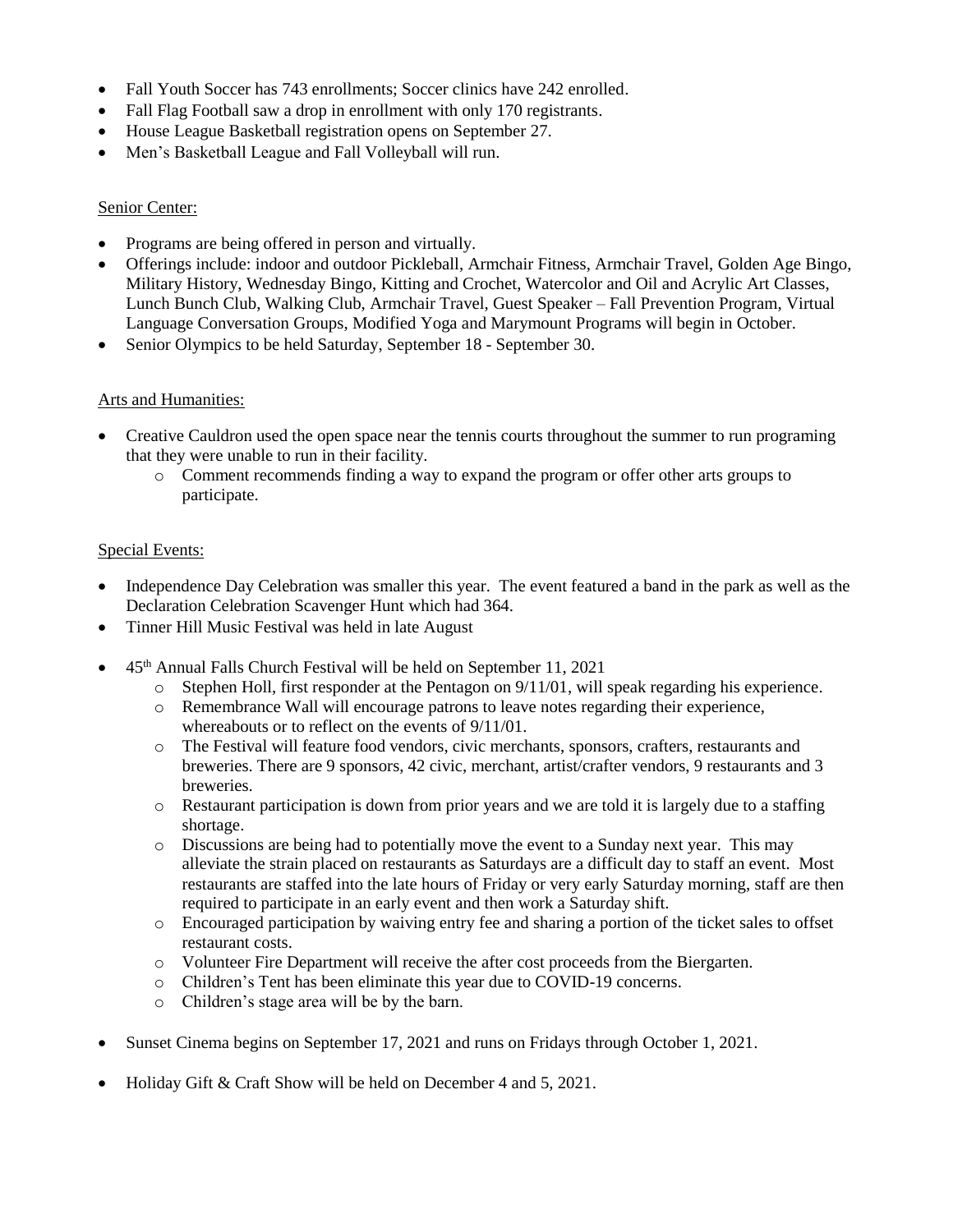## 4. Election of Officers

#### Election of Chair:

 Nomination of Charley O'Hara o Approved 5-0; 1 abstention

## Election of Vice-Chair:

- Nomination of Leslie Rye
	- o Approved 5-0; 1 abstention
- 5. Receipt of Public Petitions and Board Member Petitions
	- No Public Petitions and Board Member Petitions
- 6. Minutes for Approval
	- Motion to approve by Leslie Rye, seconded by Liz Weatherly
		- o [June 2, 2021](https://www.fallschurchva.gov/AgendaCenter/ViewFile/Minutes/_06022021-1842)
		- o Approved 5-0; 1 abstention

# 7. Old Business

- A. Park Projects
	- 1. Fellows Property
		- a. Review and Comments on [Fellows Property Master Plan Draft](https://www.fallschurchva.gov/DocumentCenter/View/15071/Fellows-Property-Master-Plan-Draft)
- Comment that this is the first review of the Fellows Property Master Plan Draft. Any comments or changes made tonight will be incorporated to the Fellows Property Master Plan Draft. A second version of this document will be ready for review at the November 3, 2021 meeting of the Advisory Board of Recreation and Parks.
- Two public meetings will be held to collect further comments on the Fellows Property Master Plan Draft.
- When a more finalized version of the Fellows Property Mast Plan Draft is created will be brought to the required Boards and Commissions.
- Would like to work toward adoption by Summer of 2022 which will bring us to the architecture and engineering phase.
- Recommendation to provide newer Board members with a prior approved park Master Plan for their reference and guidance going forward.
	- o Recommendation of Big Chimneys Park as it is the most recent completed and adopted.

# Review of the Fellows Property Master Plan Draft:

- Introduction and Background
	- o Recommendation to strike bullet point noting when the first draft of the Master Plan was presented to the Advisory Board.
	- o Comment that the only notes needed pertain to when the plan was sent to Council and formally adopted.
	- o Recommendation to provide a more descriptive outline of future steps (i.e. tentative timeline with corresponding actions or outputs) as an outcome of this meeting.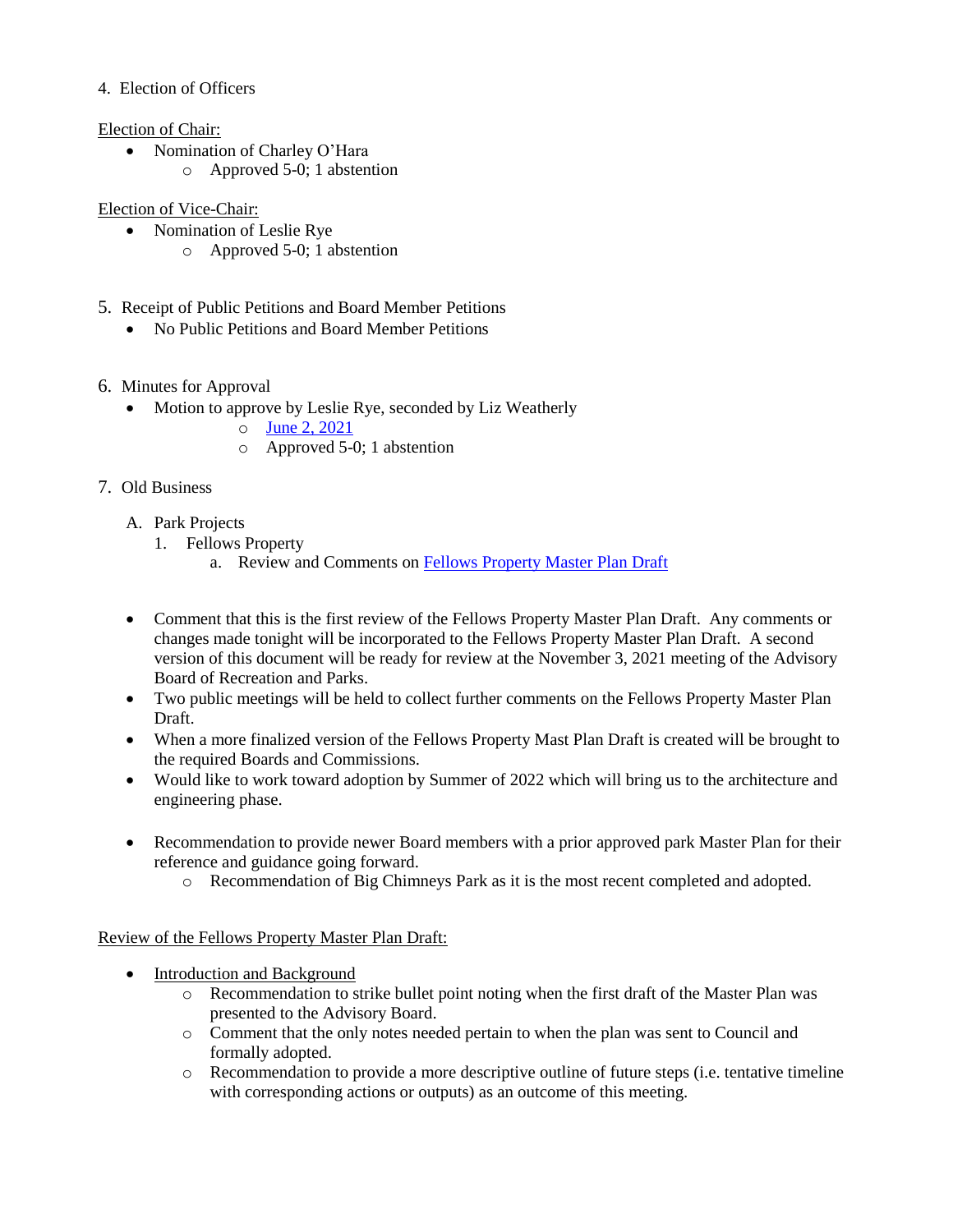- A. Park Purpose
	- o B. Desired Future Visitor Experience
		- Point 1:
			- Recommendation to include a description of activities since Point 2 references passive recreation activities. Ensures equal treatment for both types of activities.
			- Recommendation that specifically will discourage the idea of sports fields on the property.
		- Points 3 & 4**:**
			- Recommendation to avoid sign pollution and leave the setting natural.
			- Recommendation to explore the possibly of ground plaques instead of signs.
			- Recommendation to place a QR Code on the main park name sign. The QR Code could connect to educational information available on the Recreation and Parks webpage.
			- Recommendation use natural materials, neutral tones, and position any signs closer to the ground. This will allow access to educational information without increasing sign pollution.
			- Recommendation to explore how to balance the need for educational information while not overloading the park with sign pollution.
			- Recommendation to address the question "How much is too much signage?"
			- Comment that Urban Agriculture would want signage to reflect what is happening within the park and one sign for historical information.
			- Recommendation to model any sign after the sign at Big Chimneys which incorporates the history on the sign which also doubles as an art piece.
			- Recommendation to put all information within a kiosk that visitors can reference.
			- Recommendation to have 3 or 4 signs to break down information into manageable pieces for Oak Street students.
			- Recommendation to answer the question of how environmental education is going to be prioritized or what aspect of environmental education will be prioritized in order to inform and limit sign use.
			- Request for innovative, low impact, low visual impact signage ideas to convey environmental information.
			- Recommendation to consider a carving similar to the one at Big Chimneys Park.
			- Recommendation to limit signage to 3-4 signs.
- D. Property Description
	- o Recommendation to clarify what pieces of the existing storm water structures we intend to maintain and/or not maintain.
	- o Recommendation for clarification if the intent is to keep all three storm water structures mentioned – the foundation of the home, the well and an existing storm water structure.
	- $\circ$  Recommendation to clarify if this is a current description of the property prior to any construction as later notes can mentioned what has changed.
- E. Park Designation
	- o Request to review Community and Neighborhood Park designations.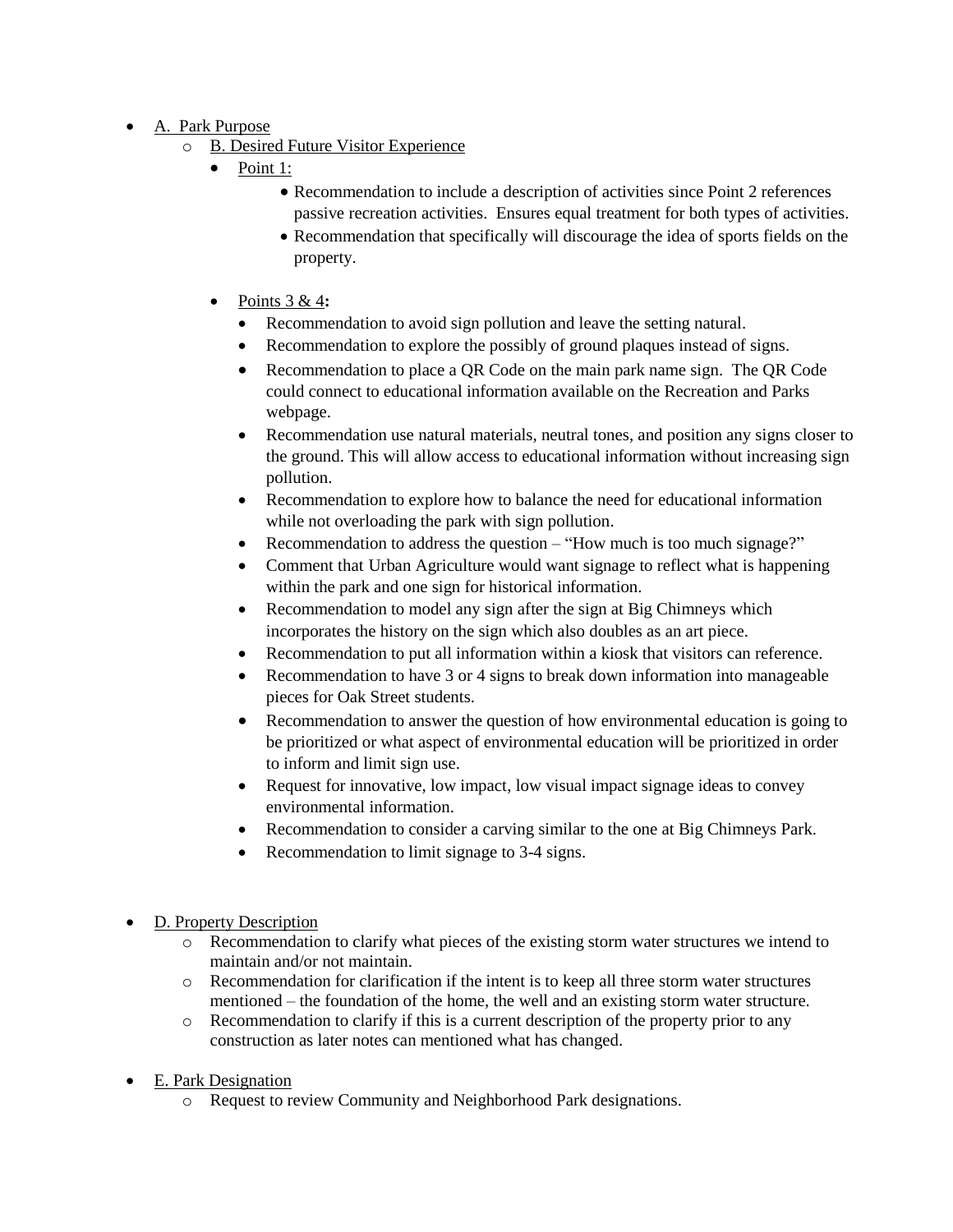# • II. Description of the Conceptual Development Plan Elements

- o A. New Plan Elements
	- $\blacksquare$  1. Park Access:
		- Recommendation to allow for access from all 3 sides of the park.
		- Recommendation for ADA accessible curb cuts at Fellows Court and Parker Ave. to allow ADA access into the property.
		- Recommendation for main access from Oak Street to be accessible to vehicles. This accesses should be an ecologically sound vehicle access point, no asphalt but rather grasscrete pavers.
		- Recommendation to consider parking surrounding Oak Street Elementary. Comment that parking is already difficult along Parker Ave., if a curb cut restricts parking by even one or two spots it could be difficult for school staff.
		- Recommendation for consideration of only having ADA accesses from Oak Street and the uphill cul-de-sac.
			- o Comment in response to this recommendation that this really depends on the desired use and what we are trying to accomplish with the park.
	- 4. Benches and Picnic Tables:
		- Comment that this is a preference over item 5. Picnic Shelter.
		- Recommendation to combine 3. Benches, 4. Benches and Picnic Tables and 5. Picnic Shelter.
	- 5. Picnic Shelter:
		- Recommendation to strike.
		- Comment that having a venue to hold large, potentially loud, gatherings goes against the general desired feel of the park and doesn't closely align with the park purpose.
		- Comment that both Crossman and Cavalier, somewhat more natural parks, do not have shelters.
		- Comment that parking will be difficult and therefore Fellows Property may not be suited for a shelter. Reference to difficulty parking at Roberts Park for a shelter rental.
	- 6. Pathways:
		- Recommendation to state that pathways should be natural pathways of stone dust, dirt or something fitting to the area and natural park.
		- Recommendation to consolidate pathway items into one category
		- Recommendation to combine items 13 Nature Trail, 14- Bike Path and 6 - Pathways
		- Recommendation to combine 1. Park Access, 6. Pathways and 10. Equity and Accessibility.
			- o Recommendation that these combined points can state that access should be from all 3 sides with at least 1 access point to be ADA accessible to reach the middle of the park.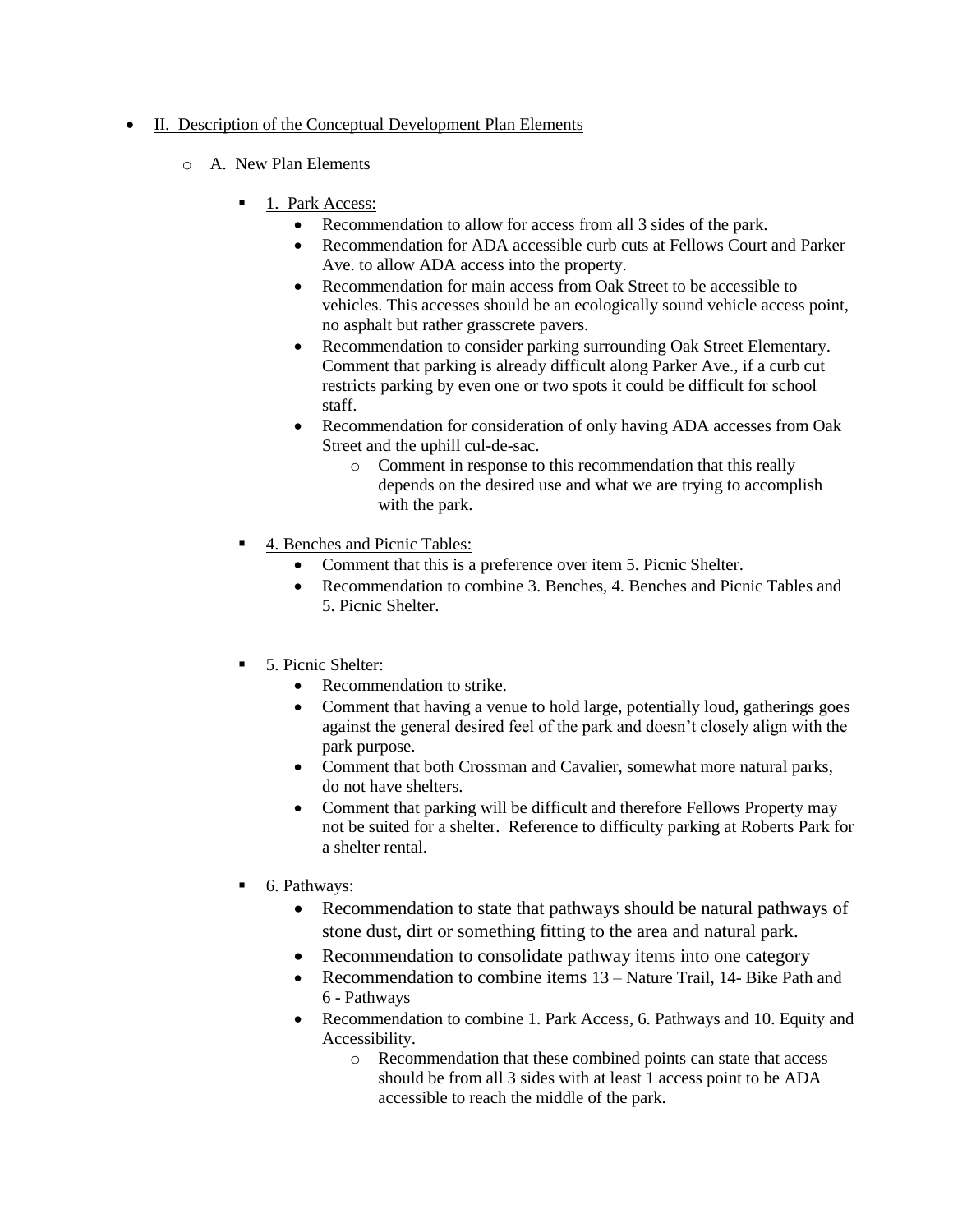- Recommendation/Request to figure out what type of pathways are wanted, how ADA accessibility and storm water management will impact the location, type and purpose of pathways.
- 7. Urban Agriculture:
	- Recommendation to include urban agriculture to the park.
	- Comment that this would be an educational opportunity for Oak St. students.
- 8. Natural Play Area:
	- Recommendation to include a natural play area citing the popularity of the natural play area in Cherry Hill Park.
- 9. Pond:
	- Recommendation to strike.
	- Comment that an artificial pond does not feel natural.
	- Comment that this a logistical challenge.
	- Comment that this a safety issue and would need to be fenced in.
- 11. Open Space:
	- Recommendation this is not needed as the intention of the park is to keep it as open and natural as possible.
- <sup>12</sup>. Resource Education Area:
	- Recommendation to combine  $12 -$ Resource Education Area and  $13 -$ Nature Trail.
	- Recommendation for a natural amphitheater, ring of seats or logs, to allow students to gather for an outdoor class or activity.
	- Recommendation to look into the Master Plan for Howard E. Herman Stream Valley Park for the presence of an outdoor classroom element. If so, this prevents students from having to cross a busy street and could be a better location for a classroom element.
		- o Comment that this may not have been put in for budgetary reasons but may be a more viable option. Howard E. Herman is accessible through the pathway adjacent to the playground.
		- o Comment that this may not have happened due to adequate space when the purchase of a home to make room for this area did not come fruition. Easement and pathway have been kept.
	- Recommendation to merge this with 17. Performance Area.
- 13. Nature Trail:
	- Comment that the intended pathways are natural and this item could be combined with 6. Pathways.
	- Recommendation to combine 13. Nature Trail, 14. Bike Path and 6. Pathways.
	- $\bullet$
- $\blacksquare$  14. Bike Path:
	- Recommendation to maintain a hardened trail along the perimeter.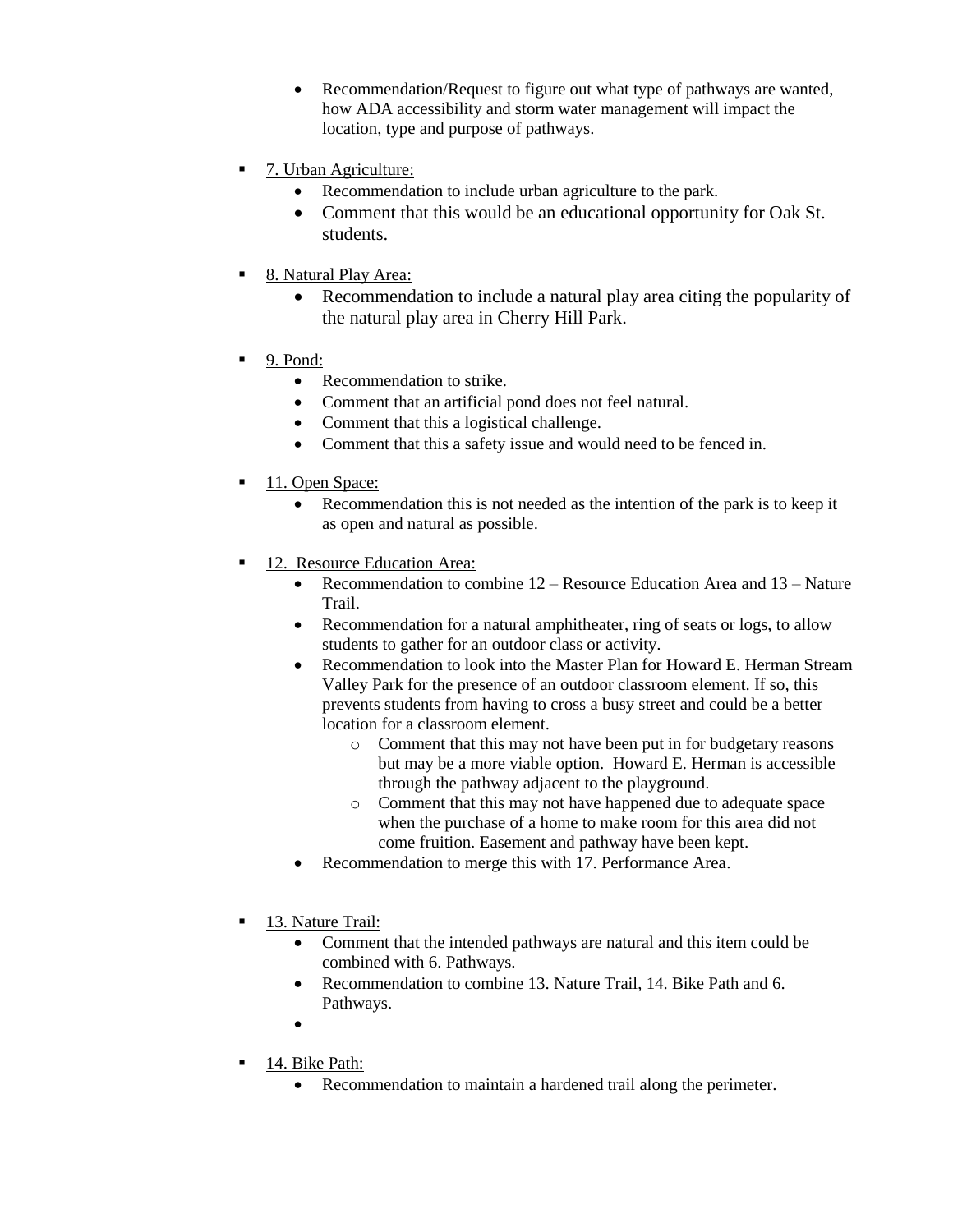- Recommendation that if the entrance off of Oak Street was wheelchair accessible then there could be hardscape path that goes around the perimeter of what was once the Fellows home.There could also be small garden in the middle of this bike path. This would give young riders a place to ride and wouldn't take up as much of or detract from the natural park**.**
- **15. Mountain Bike Pump Track:** 
	- Recommendation to strike.
	- Comment that this a little more active than the intended park use.
	- Comment that this can be very damaging to the park. Reference made to damage caused to trees at Howard Herman when it became a popular mountain biking spot. Habitat Restoration worked on repairing some of the damage.
	- Comment that size of the park cannot accommodate this feature.
- $\blacksquare$  16. Lighting:
	- Comment that if there is any lighting we should be very cognizant of the neighbors.
	- Recommendation to not have lighting at all as it could promote the use of the park during non-operational hours.
		- o Comment that Public safety will look into the Mater Plan and will evaluate the planned lighting as this is a safety concern for first responders.
		- o Comment that some form of low lighting to allow for passersby to see activity in the park tends to deter gathering after hours, protect those using the path to travel between neighborhood streets even though the park closes are dark.
	- Comment that groups with likely gather to observe fireflies.
- 17. Performance Area:
	- Recommendation to take the neighbors quality of life into consideration.
	- Recommendation to merge this with 12. Resource Education Area.
	- Recommendation to not have a performance area that is built-up. Any performance area should be intended for a passive use.
	- Comment that the park can support a smaller performance area if it was geared toward supporting a small educational setting and not what is typically considered a performance area.
		- o Recommendation to look into the Master Plan for Howard E. Herman Stream Valley Park for the presence of an outdoor classroom element. If so, this prevents students from having to cross a busy street and could be a better location for a classroom element. Howard E. Herman is accessible through the pathway adjacent to the playground at Oak Street Elementary.
			- Comment that this may not have been put in for budgetary reasons but may be a more viable option. Howard E. Herman is accessible through the pathway adjacent to the playground.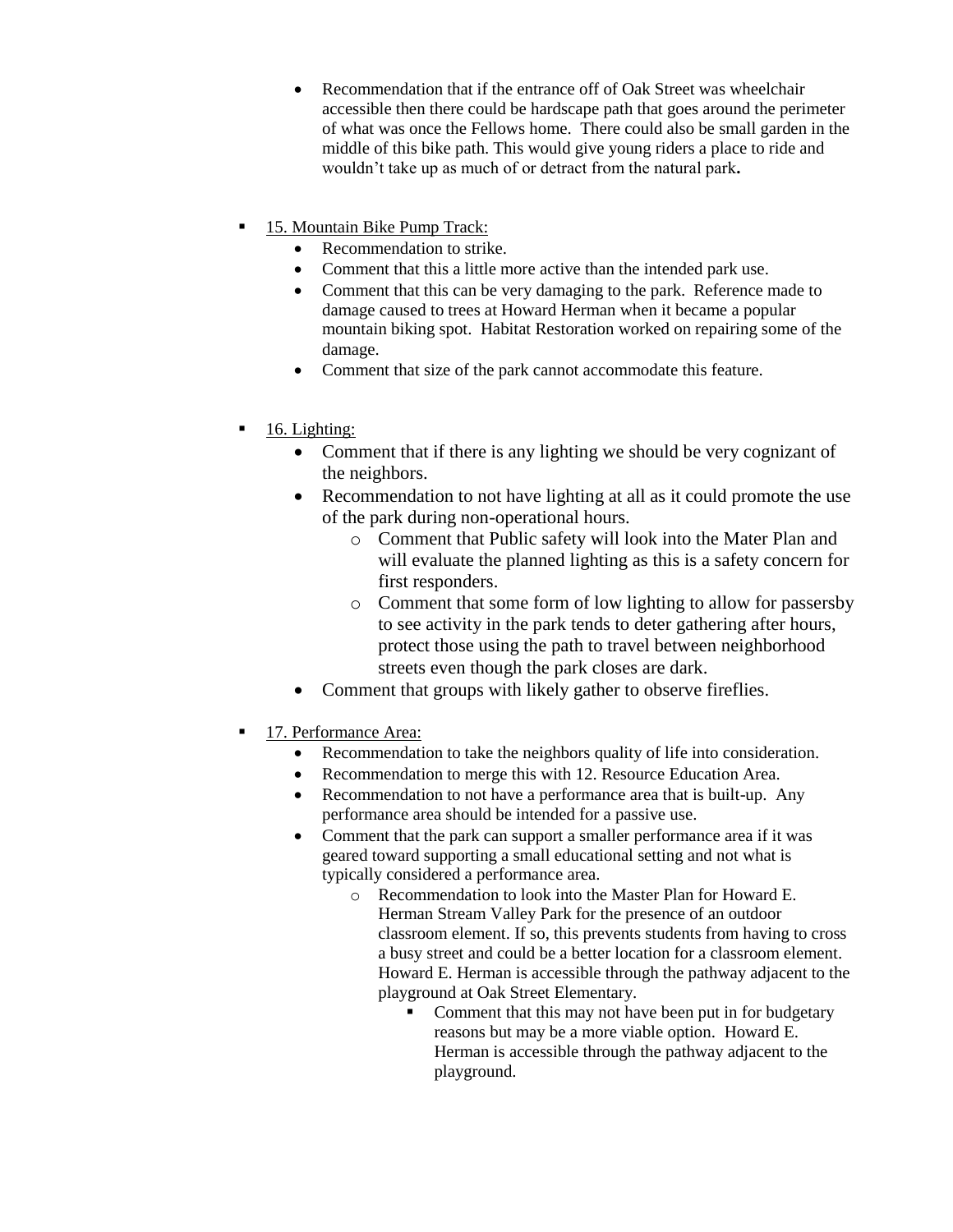- Comment that this may not have happened due to adequate space when the purchase of a home to make room for this area did not come fruition. Easement and pathway have been kept.
- 18. Dog Park:
	- Comment that this is no longer really being requested by the community.
	- Comment that this park is not large enough to support a dog park.
	- Comment that dog parks cannot be in areas where storm water needs to be taken into consideration as pollution becomes a concern.
	- Recommendation to strike.
- 19. Athletic Field:
	- Comment that this is no longer really being requested by the community.
	- Comment that the park is not large enough to support this.
	- Recommendation to strike.
- 20. Storm Water:
	- Recommendation for the construction of rain gardens
		- o Comment with a reference to Lincoln Park wildlife/rain garden area that is very popular with children.
		- o Comment that this feature was installed because the area was very wet and the same concept could be applicable to Fellows Property.
		- o Comment that rain gardens can be costly; the initial establishment, continued maintenance and improvements over the years should all be taken into consideration.
	- Comment that the goal is not to add so many storm water improvements to the property that it creates conflict with existing root structure or trees but instead the recommendation is made to use language that explicitly states that passive above ground systems take preference over any underground system that require cutting down of trees.
	- Recommendation for rain gardens, constructed wetlands and low impact storm water management
	- Recommendation to create an area for children to play that incorporates educational signs within the area to inform visitors of the hydrology cycle.
	- Recommendation to consider slope of property and how storm water can be controlled.
- o B. Enhancements
	- 1. Trees:
		- Comment that City Arborist Charles Prince requests trees be added along Parker Avenue to provide a tree canopy.
		- Recommendation to emphasis the increased maintenance cost of this park to the Forestry budget with regards to maintenance of trees and invasive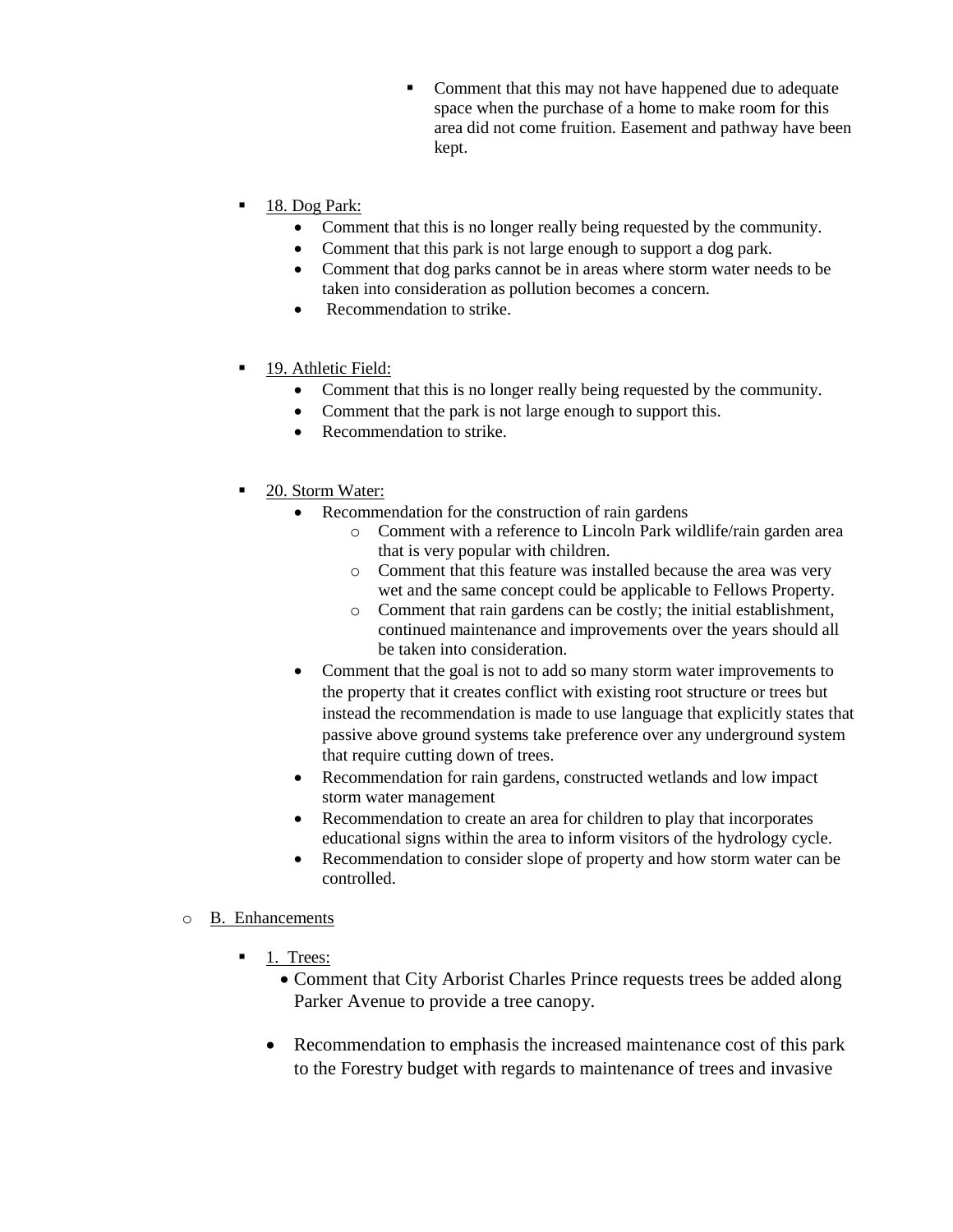plants. Comment that this should be emphasized for future budgetary concerns.

- o Comment that Habitat Restoration would like to host an upcoming event to remove invasive species at Fellows Property.
	- Habitat Restoration would like to put Fellows Property on the regular rotation of volunteer activities. This can be done in the interim before construction begins.
	- Fellows Property is ideal for volunteer events, especially for family volunteers as the work is kid-friendly.
- Comment that Urban Forestry has undergone changes and currently has no crew members.
	- o Volunteer efforts are important right now but Habitat Restoration needs City crew to work with.
	- Due to consolidation Charles Prince, City Arborist, is currently handling both development and Urban Forestry.
- o C. Open Space
	- Comment that keeping a statement within the document regarding open space is important for public purposes.
	- Comment to be specific with the intent of open space otherwise people will create their own meaning.
	- Comment that this may be more aligned with Park Themes.
	- Comment that we are not creating any additional open space, this is not an enhancement.
	- Comment that this may be an opportunity to include preservation and the value of preservation on the wildlife/environment (i.e. canopy cover helps to control heat in the area, one oak tree can support 300 species of moths).
	- Comment that it may be important to include why we want this open space.

# Additional Comments on the Fellows Property Master Plan Draft:

- Recommendation to address the anchor/big picture/big draw of Fellows Property.
	- Comment that this seems to be leaning toward one or many forms of Urban Agriculture.
- Comment Is there one aspect that is more important? If so, how should it be addressed?
	- Comment that this seems to be Natural Play area combined with Urban Agriculture and an educational setting/resource area/outdoor education area;
	- Comment that 7. Urban Agriculture, 8. Natural Play Area and 12. Resource Education Area should be the guiding principles of the property.
	- Comment that this seems to be what citizens envision for this park an educational, family oriented park.
- Comment How can we determine what can be urban agriculture without knowing what is possible due to space constraints?